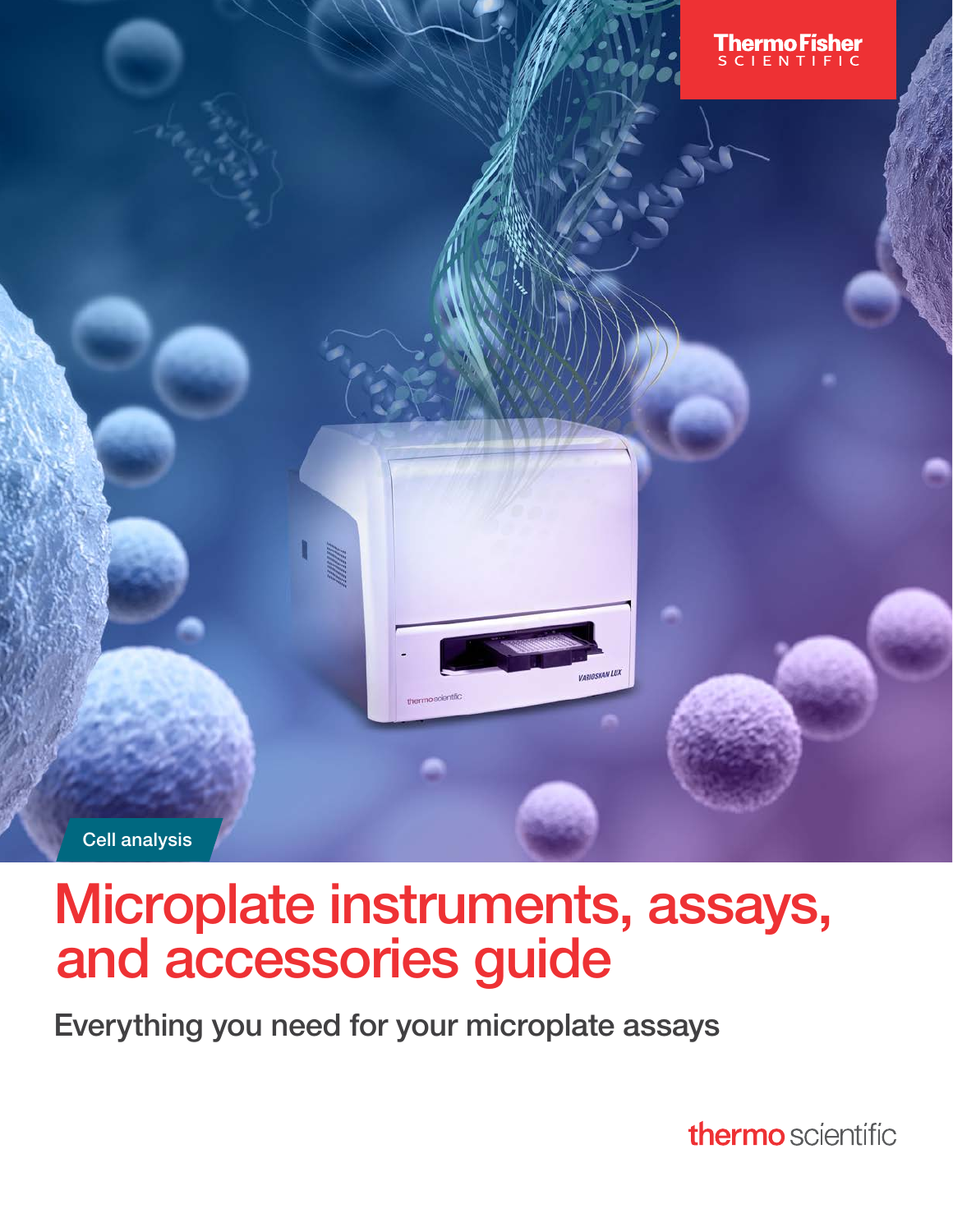### A one-stop solution for your microplate needs

Whether you are conducting fluorescent, luminescent, or colorimetric studies, our high-quality microplates, microplate readers, and assays work together to deliver reliable, accurate results—quickly—so you can focus on your research.





Thermo Scientific™ Nunc™ cell culture plates

Choose from a wide selection of surface modifications and formats for a variety of 2D and 3D cell-based assays.

### Thermo Scientific™ Nunc™ black and white polystyrene plates

Get optimal performance with minimal background and crosstalk between wells for maximal signal detection.

#### Thermo Scientific™ Nunc™ Edge™ plates

Minimize evaporation concerns for live cell assays with long incubations.

To find the Nunc plate that best suits your needs, go to [thermofisher.com/cellcultureplates](http://thermofisher.com/cellcultureplates)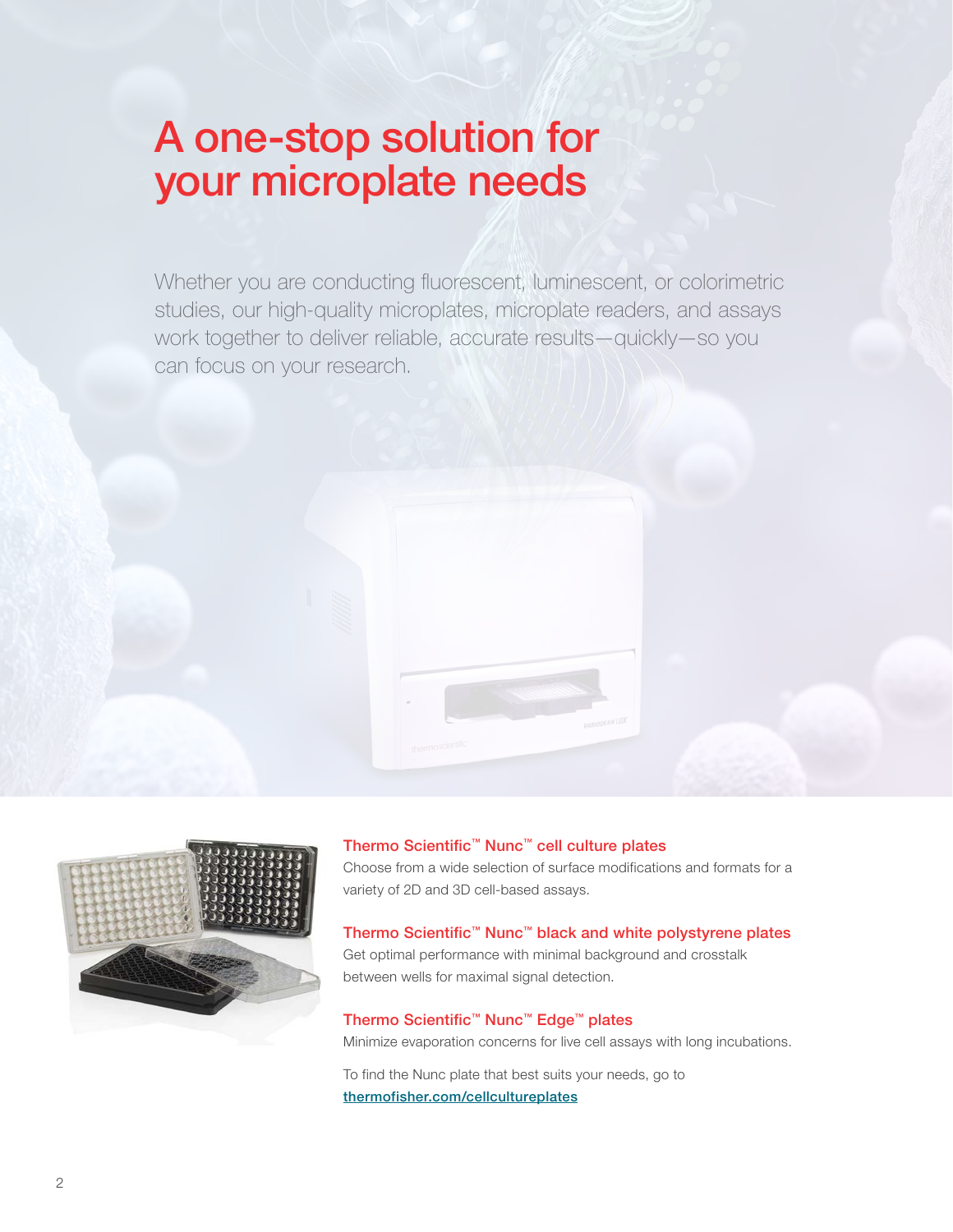# **Contents**



| Cell health and imaging assays                              |  |
|-------------------------------------------------------------|--|
| Microplate readers                                          |  |
| <b>ELISA</b> platforms                                      |  |
| Colorimetric and fluorometric<br>protein and peptide assays |  |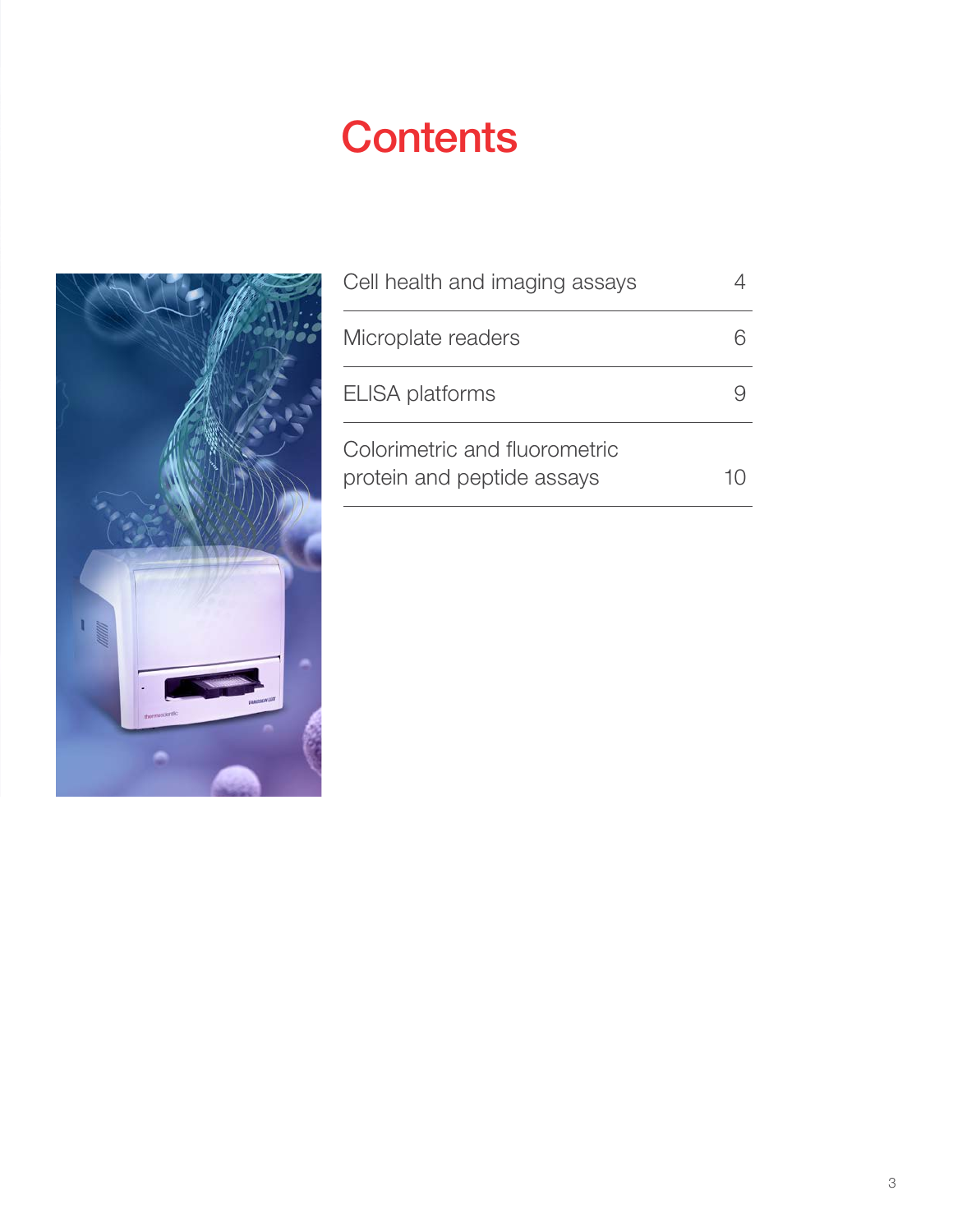# <span id="page-3-0"></span>Cell health and imaging assays



#### Fluorescence microplate assays

Combining the sensitivity of a fluorescence-based assay with a microplate format enables a rapid, quantitative readout suitable for high-throughput analysis. We offer a diverse selection of probes and assays for the analysis of cell viability, proliferation, cytotoxicity, apoptosis, ion flux, generation of reactive oxygen species, and various enzymatic activities. In a microplate well, the fluorescent signal can be generated within whole cells, in cell lysates, or in purified enzyme preparations and may then be analyzed by measuring fluorescence intensity from the well without the need for cellular imaging. Additionally, these products have been verified on multiple instrument platforms including microplate readers.

For more information, go to **[thermofisher.com/microplate-fluor-assays](http://thermofisher.com/microplate-fluor-assays)** 

#### Choose from our comprehensive portfolio of Invitrogen™ microplate assays for cell health and imaging.

| Application             | Fluorescence assay                                                                  |  |  |  |  |
|-------------------------|-------------------------------------------------------------------------------------|--|--|--|--|
|                         | • CellEvent Caspase-3/7 Green Detection Reagent<br>(Cat. No. C10723, C10423)        |  |  |  |  |
| Apoptosis               | • EnzChek Caspase-3 Assay Kit #1, Z-DEVD-AMC Substrate<br>(Cat. No. E13183)         |  |  |  |  |
|                         | • EnzChek Caspase-3 Assay Kit #2, Z-DEVD-R110 Substrate<br>(Cat. No. E13184)        |  |  |  |  |
|                         | • Fluo-3 AM (Cat. No. F1242)                                                        |  |  |  |  |
| Calcium ion indicators  | • Fluo-4 Direct Calcium Assay Kit (Cat. No. F10471)                                 |  |  |  |  |
|                         | • Fluo-4 NW Calcium Assay Kit (Cat. No. F36206)                                     |  |  |  |  |
|                         | • Quant-iT PicoGreen dsDNA Assay Kit (Cat. No. P11496)                              |  |  |  |  |
| dsDNA                   | • Quant-iT dsDNA Assay Kit, high sensitivity (Cat. No. Q33120)                      |  |  |  |  |
|                         | • Quant-iT dsDNA Assay Kit, broad range (Cat. No. Q33130)                           |  |  |  |  |
| Metabolic (cholesterol) | • Amplex Red Cholesterol Assay Kit (Cat. No. A12216)                                |  |  |  |  |
| Metabolic (glucose)     | • Amplex Red Glucose/Glucose Oxidase Assay Kit (Cat. No. A22189)                    |  |  |  |  |
|                         | DNA content measurement:<br>· CyQUANT Cell Proliferation Assay Kit (Cat. No. C7026) |  |  |  |  |
|                         | • CyQUANT NF Cell Proliferation Assay Kit (Cat. No. C35006)                         |  |  |  |  |
|                         | • CyQUANT Direct Cell Proliferation Assay Kit (Cat. No. C35011)                     |  |  |  |  |
| Proliferation           | New DNA synthesis:<br>• Click-iT EdU Alexa Fluor 488 HCS Assay (Cat. No. C10350)    |  |  |  |  |
|                         | • Click-iT EdU Alexa Fluor 555 HCS Assay (Cat. No. C10352)                          |  |  |  |  |
|                         | · Click-iT EdU Alexa Fluor 594 HCS Assay (Cat. No. C10354)                          |  |  |  |  |
|                         | · Click-iT EdU Alexa Fluor 647 HCS Assay (Cat. No. C10356)                          |  |  |  |  |
|                         | • Click-iT EdU Microplate Assay (Cat. No. C10499)                                   |  |  |  |  |
| Protein                 | · Quant-iT Protein Assay Kit (Cat. No. Q33210)                                      |  |  |  |  |
| Reactive oxygen         | · CellROX Green Reagent (Cat. No. C10444)                                           |  |  |  |  |
| species                 | • CellROX Deep Red Reagent (Cat. No. C10422)                                        |  |  |  |  |
| <b>RNA</b>              | • Quant-iT RiboGreen RNA Assay Kit (Cat. No. R11490)                                |  |  |  |  |
| <b>ssDNA</b>            | · Quant-iT OliGreen ssDNA Reagent (Cat. No. 07582)                                  |  |  |  |  |
|                         | · Quant-iT OliGreen ssDNA Assay Kit (Cat. No. 011492)                               |  |  |  |  |
|                         | • alamarBlue Cell Viability Reagent (Cat. No. DAL1025, DAL1100)                     |  |  |  |  |
| Viability               | • PrestoBlue Cell Viability Reagent (Cat. No. A13261, A13262)                       |  |  |  |  |
|                         | • LIVE/DEAD Viability/Cytotoxicity Kit (Cat. No. L3224)                             |  |  |  |  |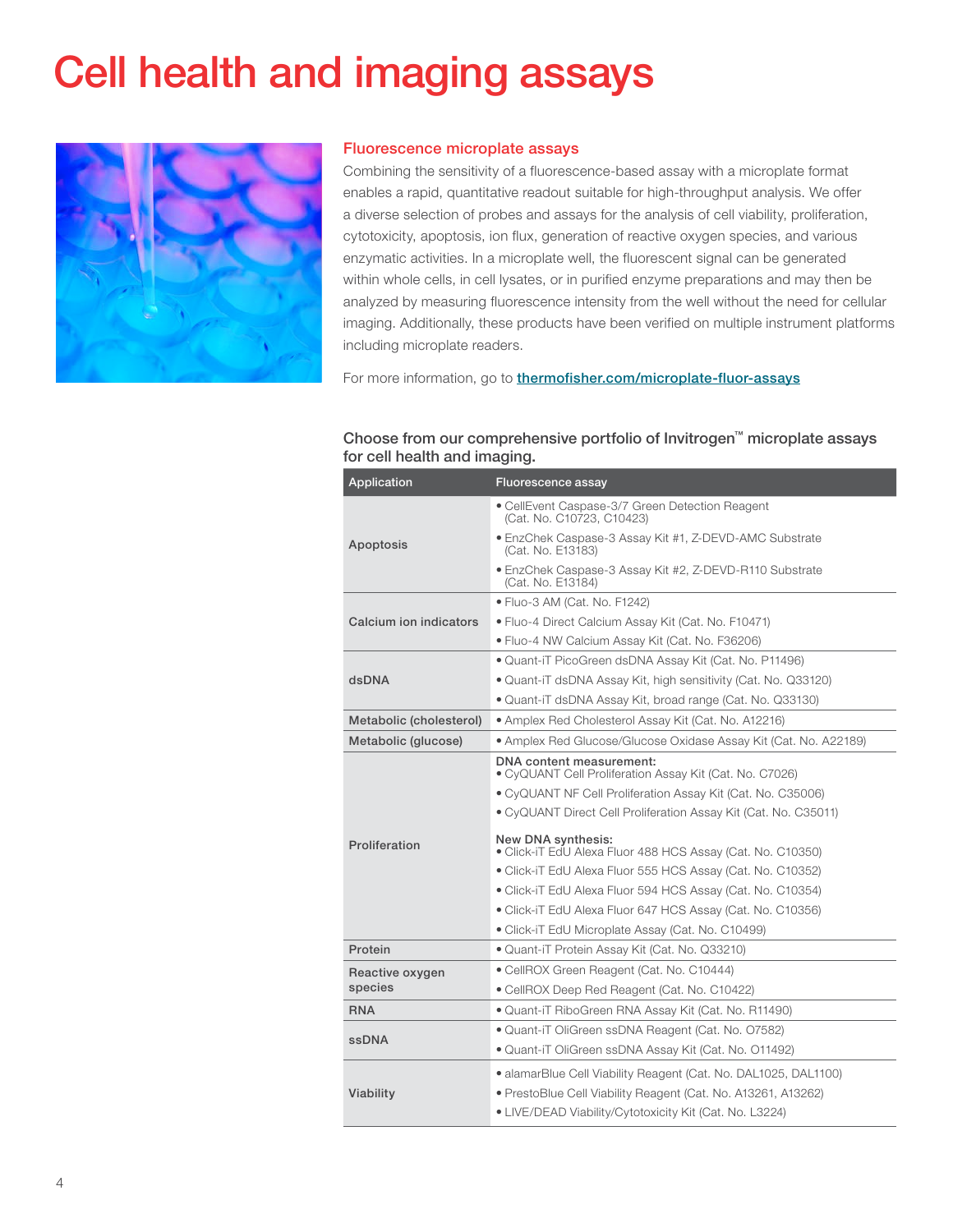

#### Absorbance microplate assays

For more than 30 years, absorbance-based detection has been the preferred mode of choice for many microplate-based assays, such as ELISA, protein, and nucleic acid quantitation or enzymatic assays. A light source is illuminated through a sample and a light detector measures how much of the initial light is transmitted through the sample. Many absorbance assays use a chromogenic substrate, which, upon enzymatic conversion to the final product, results in a compound that will absorb light at a specific wavelength. Absorbance assays are popular because of their ease of use, cost-effectiveness, and superior well-to-well reproducibility. Additionally, the color change associated with absorbance assays can help confirm the progression of the enzymatic reaction.

For more information, go to *[thermofisher.com/elisa](http://thermofisher.com/elisa)*, *[thermofisher.com/cytotoxicity](http://thermofisher.com/cytotoxicity)*, or [thermofisher.com/microplate-cell-viability](http://thermofisher.com/microplate-cell-viability)

#### Choose from our portfolio of reliable absorbance microplate assays.

| <b>Application</b> | Absorbance assay                                                                        |  |
|--------------------|-----------------------------------------------------------------------------------------|--|
|                    | . CyQUANT <sup>™</sup> LDH Cytotoxicity Assay (Cat. No. C20300, C20301)                 |  |
| Cytotoxicity       | ● CyQUANT <sup>™</sup> Cytotoxicity Assay Kit (G6PD Release Assay)<br>(Cat. No. V23111) |  |
| Viability          | • CyQUANT XTT Cell Viability Assay (Cat. No. X12223)                                    |  |
|                    | • CyQUANT™ MTT Cell Viability Assay (Cat. No. V13154)                                   |  |



#### Luminescence microplate assays

Luminescence microplate assays utilize a biochemical or chemical reaction to generate photons that are detected by a photomultiplier tube (PMT) or charge couple device (CCD) present within the plate reader. Typically, the full spectrum of signal from luminescence assays is collected, and measurement is not restricted to particular wavelengths. Luminescence assays are desired because of assay sensitivity and the resulting large dynamic range.

For more information, go to **[thermofisher.com/luciferase](http://thermofisher.com/luciferase)** 

#### Choose from our portfolio of Thermo Scientific™ luminescence microplate assays.

| Application                | Luminescence assay                                                             |
|----------------------------|--------------------------------------------------------------------------------|
| Reporter gene              | • Pierce Firefly Luciferase One-Step Glow Assay Kit<br>(Cat. No. 16196, 16197) |
| (Firefly)                  | • Pierce Firefly Luciferase Flash Assay Kit (Cat. No. 16174, 16175)            |
| Reporter gene              | • Pierce Renilla Luciferase Glow Assay Kit (Cat. No. 16166, 16167)             |
| (Renilla)                  | • Pierce Renilla Luciferase Flash Assay Kit (Cat. No. 16164, 16165)            |
| Reporter gene<br>(Gaussia) | . Pierce™ Gaussia Luciferase Flash Assay Kit (Cat. No. 16158, 16159)           |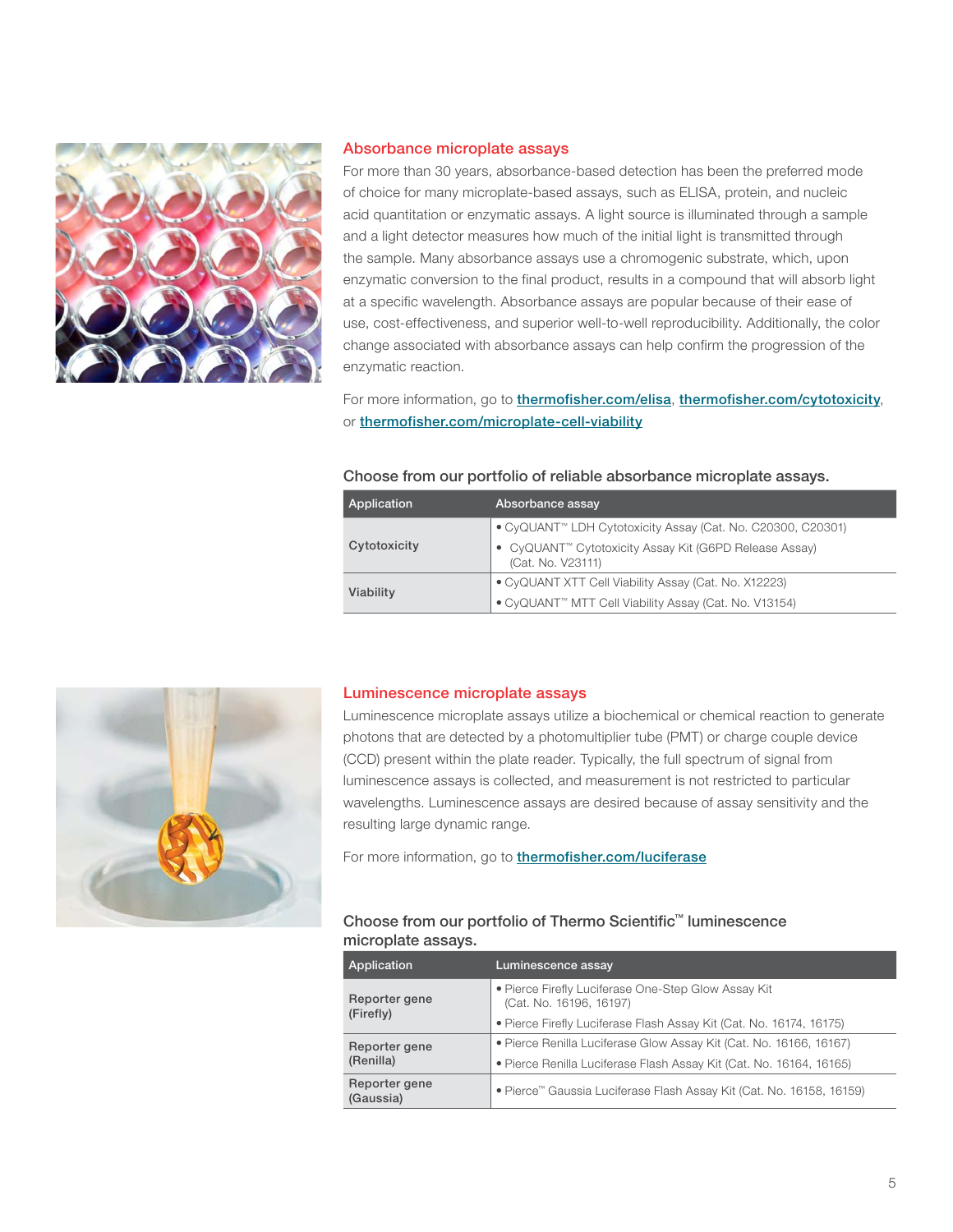### <span id="page-5-0"></span>Microplate readers

Thermo Scientific™ microplate readers provide flexibility, performance, and ease of use for a variety of microplate assays. Whether you need to measure fluorescence, absorbance, luminescence, time-resolved fluorescence (TRF), or perform AlphaScreen™ assays, we offer a microplate reader solution to meet the needs of your specific workflow. With a portfolio of dedicated and modular, upgradeable multimode readers, we also have solutions that fit your current budget with options to meet your lab's future needs.

Thermo Scientific plate readers have a number of features to help you save time and maximize productivity, including:

- Auto-calibration
- Easy export to Microsoft™ Excel™ format
- Automation readiness with robot compatibility
- No limit to the number of computers on which you can install our intuitive Thermo Scientific™ SkanIt™ Software
- Ready-to-use protocols available in an extensive online protocol library

For more information, go to [thermofisher.com/platereaders](http://thermofisher.com/platereaders)

| Consideration         | Multiskan <sup>™</sup> FC<br>photometer | Multiskan <sup>™</sup> SkyHigh<br>spectrophotometer                                                             |  |
|-----------------------|-----------------------------------------|-----------------------------------------------------------------------------------------------------------------|--|
| Applications          |                                         | Absorbance                                                                                                      |  |
| Wavelength range (nm) | 340-850                                 | 200-1,000                                                                                                       |  |
| Wavelength selection  | Filters                                 | Monochromator                                                                                                   |  |
| Plate format          | 96 wells<br>(384 wells optional)        | Thermo Scientific <sup>™</sup><br>µDrop <sup>™</sup> and µDrop™ Duo<br>Plates/6-48 wells/<br>96 wells/384 wells |  |
| Incubation            | Optional                                | Yes                                                                                                             |  |
| Shaking               | Yes                                     | Yes                                                                                                             |  |
| <b>Dispensers</b>     | No                                      | No                                                                                                              |  |
| Top/bottom reading    | <b>NA</b>                               | <b>NA</b>                                                                                                       |  |
| <b>Cuvettes</b>       | <b>No</b>                               | Optional                                                                                                        |  |
| Gas control module    | No                                      | No                                                                                                              |  |
|                       |                                         |                                                                                                                 |  |

\* Third dispenser requires additional installation.

\*\* Instruments with bottom-read capabilities feature multi-location reads per well.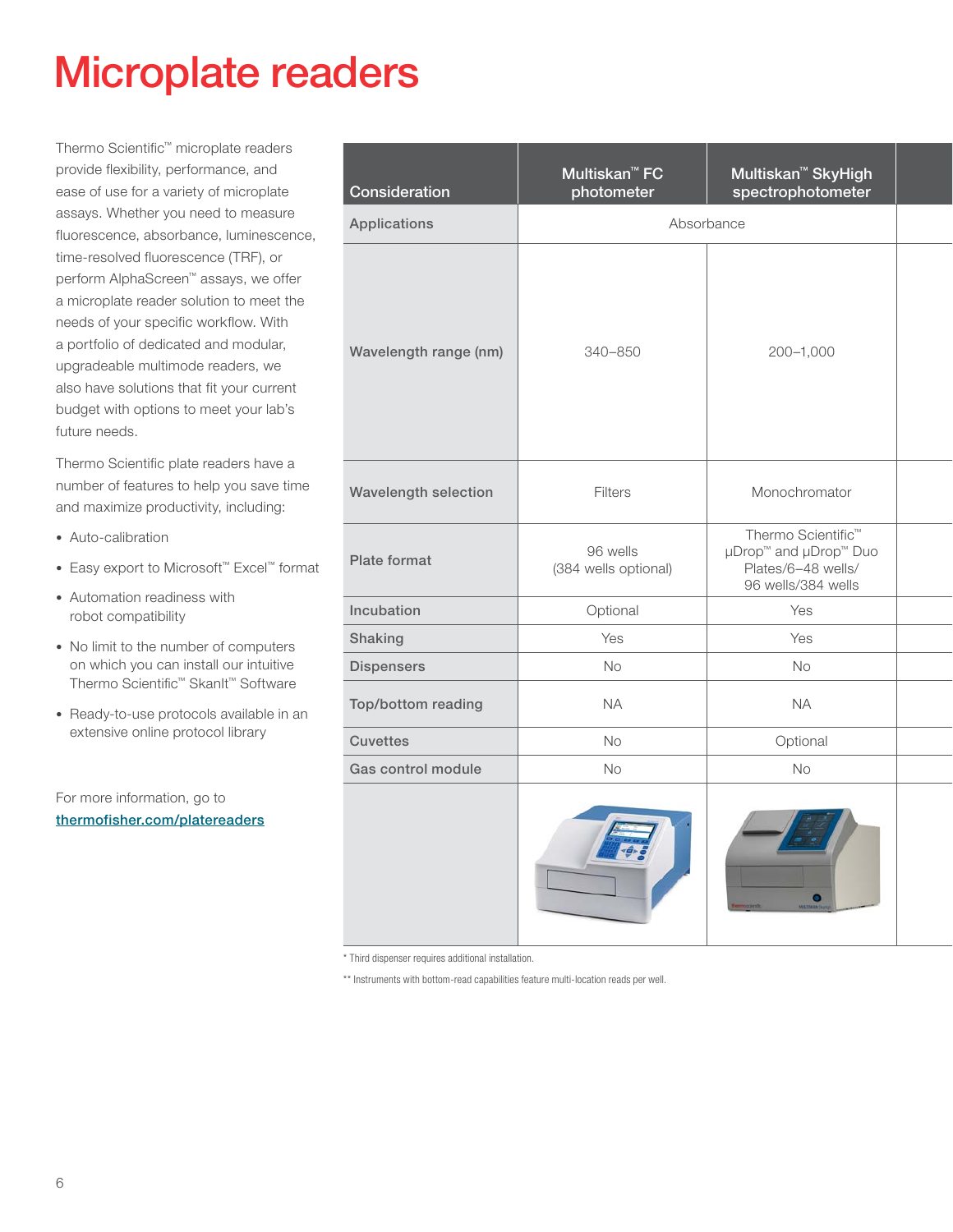| Fluoroskan <sup>™</sup><br>fluorometer    | Luminoskan <sup>™</sup><br>luminometer                                      | Fluoroskan <sup>™</sup> FL<br>fluorometer and<br>luminometer | Varioskan <sup>™</sup> LUX scanning multimode reader                          |
|-------------------------------------------|-----------------------------------------------------------------------------|--------------------------------------------------------------|-------------------------------------------------------------------------------|
| Fluorescence                              | Luminescence                                                                | Fluorescence,<br>luminescence                                | Absorbance, fluorescence;<br>optional: TRF, luminescence, AlphaScreen readout |
|                                           |                                                                             |                                                              | Absorbance and fluorescence excitation: 200-1,000                             |
|                                           |                                                                             |                                                              | Fluorescence emission: 270-840                                                |
|                                           |                                                                             | Fluorescence:<br>excitation: 320-700;                        | Luminescence: 360-670<br>(spectral scanning 270-840)                          |
| Excitation: 320-700;<br>emission: 360-800 | 270-670                                                                     | emission: 360-670                                            | TRF excitation: fixed to 334<br>(spectral scanning 200-840)                   |
|                                           |                                                                             | Luminescence:<br>$270 - 670$                                 | TRF emission: 400-670<br>(spectral scanning 270-840)                          |
|                                           |                                                                             |                                                              | AlphaScreen excitation: fixed to 680                                          |
|                                           |                                                                             |                                                              | AlphaScreen emission: 400-660                                                 |
| Filters                                   | Not required for most<br>applications<br>Filters can be used when necessary | Filters                                                      | Monochromator for UV-Vis absorbance<br>and fluorescence intensity             |
|                                           |                                                                             |                                                              | Filters for luminescence, TRF, AlphaScreen assays                             |
| $6-384$ wells                             | 6-384 wells                                                                 | 6-384 wells                                                  | 6-1,536 wells<br>(fluorometry, TRF, luminometry, AlphaScreen assays)          |
|                                           |                                                                             |                                                              | µDrop Plate/6-384 wells (absorbance)                                          |
| Yes                                       | Yes                                                                         | Yes                                                          | Yes                                                                           |
| Yes                                       | Yes                                                                         | Yes                                                          | Yes                                                                           |
| Optional (to three)*                      | Optional (to three)*                                                        | Optional (to three)*                                         | Optional (to two)                                                             |
| Top/bottom**                              | Top                                                                         | Top/bottom**                                                 | Top (standard)<br>Bottom (optional)**                                         |
| No                                        | No                                                                          | <b>No</b>                                                    | With µDrop Plate                                                              |
| No                                        | No                                                                          | <b>No</b>                                                    | Optional                                                                      |
|                                           |                                                                             |                                                              |                                                                               |

Request a quote at **[thermofisher.com/platereaderquote](http://thermofisher.com/platereaderquote)**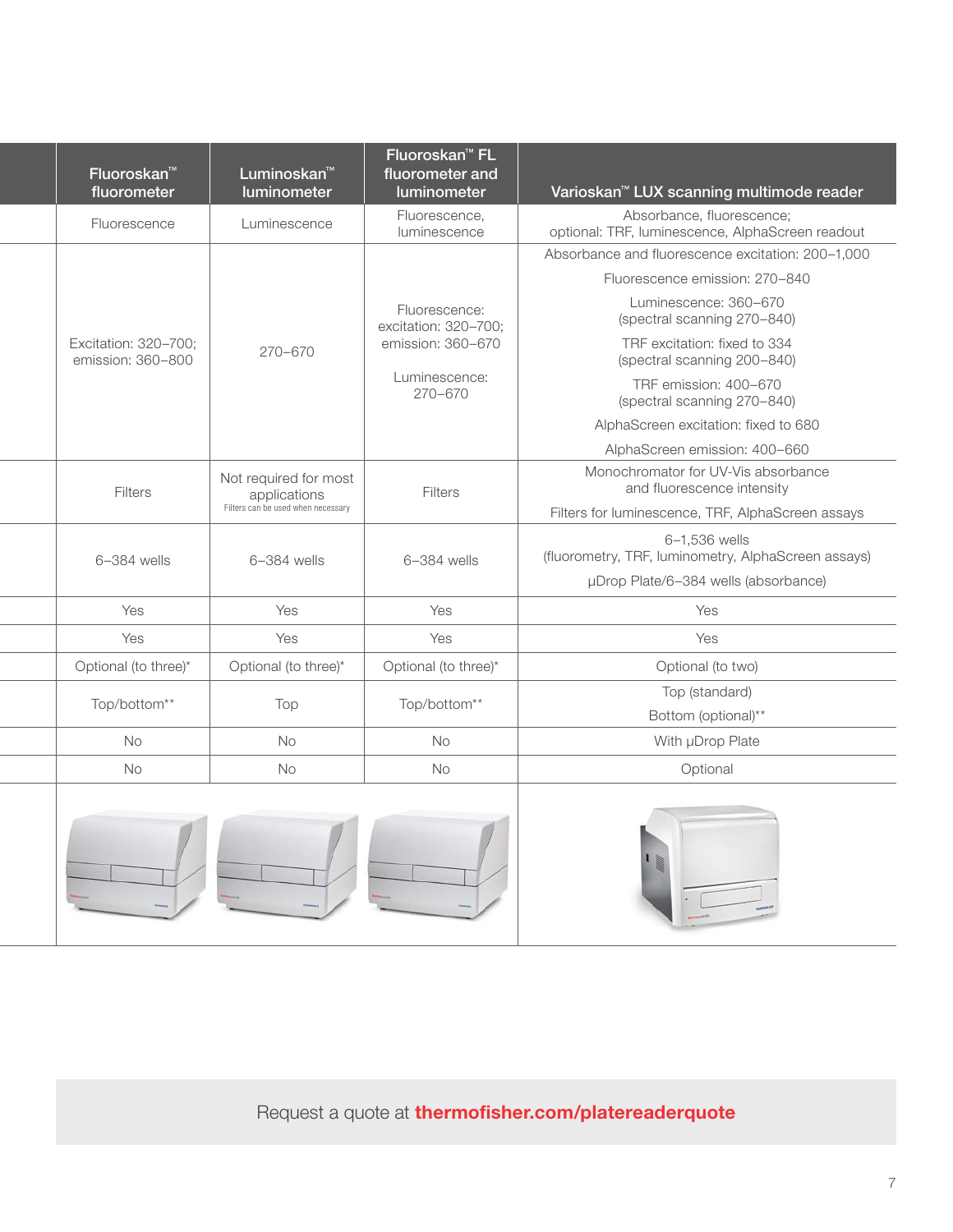#### **SkanIt Software**

The intuitive interface of our updated Thermo Scientific™ SkanIt™ Software will guide you through the measurement process to help you get the results you need. SkanIt Software is available in two editions. The Research Edition is for scientists working in life sciences research, and the Drug Discovery Edition provides features to help you comply with the requirements of FDA 21 CFR Part 11.

#### SkanIt Software makes microplate reading easy

SkanIt Software provides excellent usability and flexibility, even for the most challenging microplate assays. This software offers visual workflow setup and effortless data reduction and exporting.

- Capable of endpoint, kinetic, spectral scanning, and bottom-reading with multipoint option, as well as kinetic-spectral measurements
- Extensive SkanIt Cloud Library of ready-made protocols
- Intuitive user interface simplifies measurement setup
- Virtual pipette tool makes it easy to define samples-to-plate layout
- Built-in calculations for fast, accurate data analysis, including:
	- Parallel line analysis
	- Enzyme kinetics  $K_M$  and  $V_{\text{max}}$
	- Z-factor
	- Linear and logistic curve fitting with extrapolation
	- And many more
- Single-click data export to Microsoft™ Excel™ software
- Manually or automatically export data to .xlsx, .pdf, .xml, and .txt file formats
- Open license software for unlimited installation on multiple computers
- No annual fee to use the software

For more information, go to **[thermofisher.com/skanit](http://thermofisher.com/skanit)** 

#### Varioskan LUX Multimode Microplate Reader

Designed to suit a wide variety of needs, the Thermo Scientific Varioskan LUX Multimode Microplate Reader provides a flexible range of measurement modes. The instrument simplifies measurement setup with automatic dynamic range selection, and its smart safety controls help you



avoid experimental errors. The Varioskan LUX multimode reader raises the bar for reliability and ease.

- Five detection modes: absorbance, fluorescence, luminescence, TRF, and AlphaScreen modules
- Five measurement modes: endpoint, kinetic, spectral, multipoint, and kinetic spectra
- Spectral scanning for assay optimization
- Simultaneous dispensing and measurement of fast reactions right from the start
- Integrated gas module for control of  $CO_2$  and  $O_2$
- Extensive library of prebuilt protocols available online

For more information, go to **[thermofisher.com/varioskanlux](http://thermofisher.com/varioskanlux)** 

#### Wellwash Versa Microplate Washer

Wash 96- or 384-well plates securely with the Thermo Scientific™ Wellwash™ Versa Microplate Washer, an easy-to-use, automation-ready microplate-strip washer for



routine ELISA applications. Designed for high performance and versatility, enjoy the ease of use and convenience of a graphical interface, local language version, and USB port.

See more at [thermofisher.com/wellwash](http://thermofisher.com/wellwash)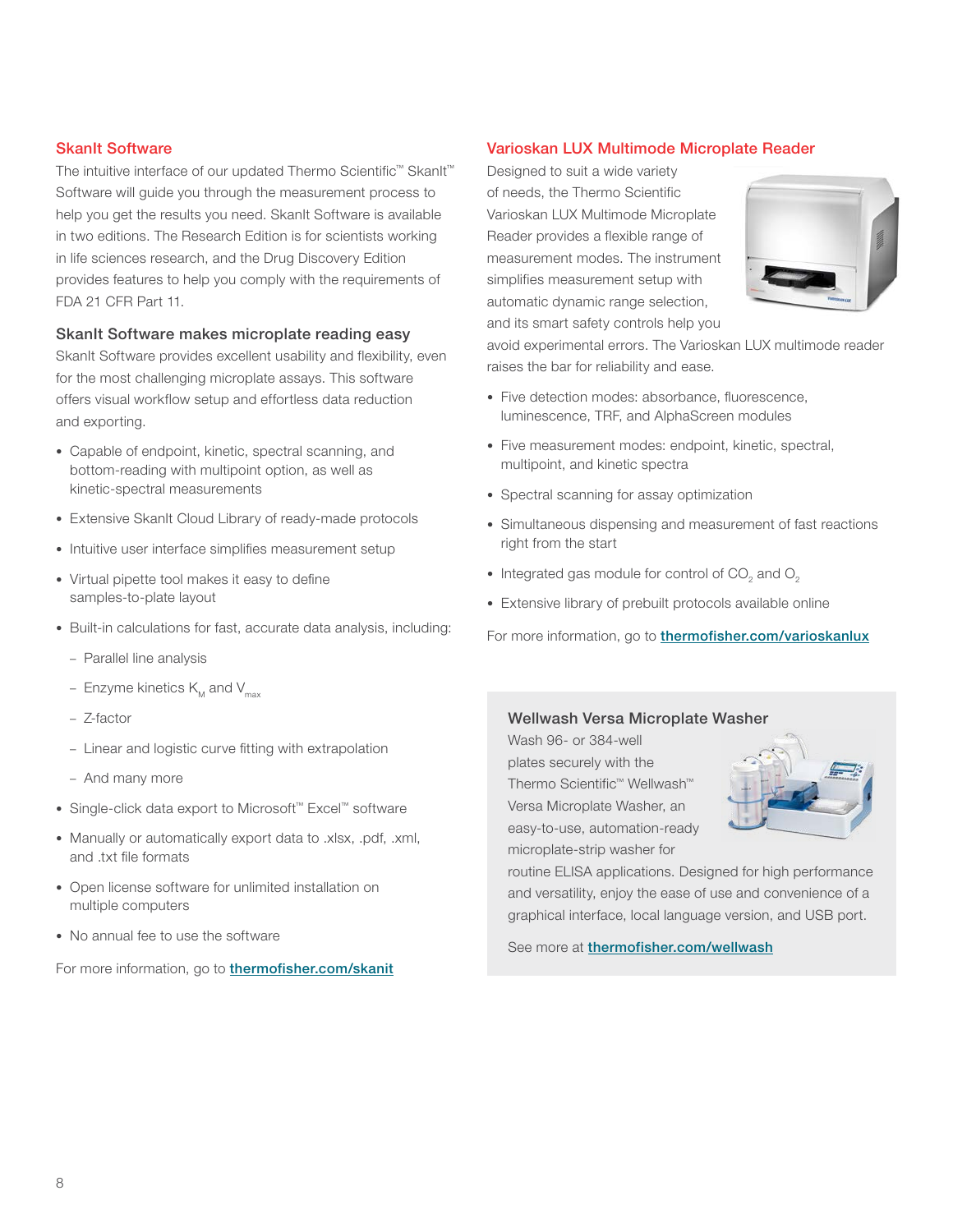# <span id="page-8-0"></span>ELISA platforms

ELISAs are popular for protein quantitation because of their ease of use and the rapid and consistent results they provide, which are easy to analyze. Our ELISA kits are developed to meet industry-standard specifications, including standard calibration, precision, sensitivity, specificity, recovery, lot-to-lot consistency, linearity, and parallelism.



Find out more about our testing standards at [thermofisher.com/elisastandards](http://thermofisher.com/elisastandards)

|  |  |  | Rigorous assay verification of ELISA kits helps ensure consistent, reliable results. |
|--|--|--|--------------------------------------------------------------------------------------|
|  |  |  |                                                                                      |
|  |  |  |                                                                                      |
|  |  |  |                                                                                      |

| Specification             | <b>Description</b>                                                                                       | What does it mean for you?                                                                              |
|---------------------------|----------------------------------------------------------------------------------------------------------|---------------------------------------------------------------------------------------------------------|
| Standard<br>calibration   | Calibrated to National Institute for Biological Standards<br>and Control (NIBSC) standards, if available | Allows accurate quantitation and consistent standard<br>of reference across multiple platforms          |
| Precision                 | Average inter-assay CV of <10%;<br>average intra-assay CV of <10%                                        | Consistent results                                                                                      |
| Sensitivity               | Relevant levels of protein are detected for specific<br>assay type                                       | Enables detection of low levels of protein                                                              |
| <b>Specificity</b>        | Cross-reactivity tests are performed with similar analytes                                               | Helps to ensure accurate measurement of the<br>protein of interest                                      |
| Recovery                  | Buffers are optimized to minimize matrix effects                                                         | Helps to ensure accurate quantitation of samples<br>within a complex matrix, including serum and plasma |
| Lot-to-lot<br>consistency | In-house controls are tested to evaluate whether the data<br>are within set ranges                       | Helps to ensure consistent results with new lots                                                        |
| Linearity of<br>dilution  | Linear results over the quantitative range of the assay                                                  | Serial dilutions of samples are quantitated accurately                                                  |
| Parallelism               | Recombinant protein standards mimic native proteins                                                      | Samples can be measured with confidence                                                                 |

#### Choose from a variety of Invitrogen™ ELISA kits, including complete, ready-to-use kits and preoptimized reagents to make your own assay.

| Ready-to-use,<br>verified kits                                                                                                                                          | Measure phosphospecific<br>proteins                                                                                                                                                                 | Reduce steps and<br>hands-on time                                                                                                                                             | Coat it yourself and keep<br>costs low                                                                                                                                                                                          |
|-------------------------------------------------------------------------------------------------------------------------------------------------------------------------|-----------------------------------------------------------------------------------------------------------------------------------------------------------------------------------------------------|-------------------------------------------------------------------------------------------------------------------------------------------------------------------------------|---------------------------------------------------------------------------------------------------------------------------------------------------------------------------------------------------------------------------------|
|                                                                                                                                                                         |                                                                                                                                                                                                     |                                                                                                                                                                               |                                                                                                                                                                                                                                 |
| Invitrogen™ coated ELISA kits                                                                                                                                           | Invitrogen™ phosphospecific<br>coated ELISA kits                                                                                                                                                    | Invitrogen™ instant ELISA kits                                                                                                                                                | Invitrogen™ uncoated ELISA kits                                                                                                                                                                                                 |
| Highly verified ELISA kits with<br>precoated plates provide lower<br>inter- and intra-assay variability<br>with ready-to-use reagents to<br>help ensure consistent data | Designed to deliver accurate,<br>sensitive, and fast protein<br>quantitation of total and<br>phosphorylated, modified,<br>or cleavage site-specific<br>proteins in a broad range of<br>sample types | Simply add sample to perform<br>1-wash, 1-hour ELISA; these<br>kits come with most assay<br>components already added<br>and lyophilized to the bottom of<br>the 96-well plate | These include all reagents<br>required to prepare and<br>run the ELISA, including<br>ELISA-optimized matched<br>antibody pairs, standards,<br>detection reagents, coating<br>buffers, sample diluent, and<br>substrate solution |

### Try our enhanced search tool at **[thermofisher.com/elisa](http://thermofisher.com/elisa)**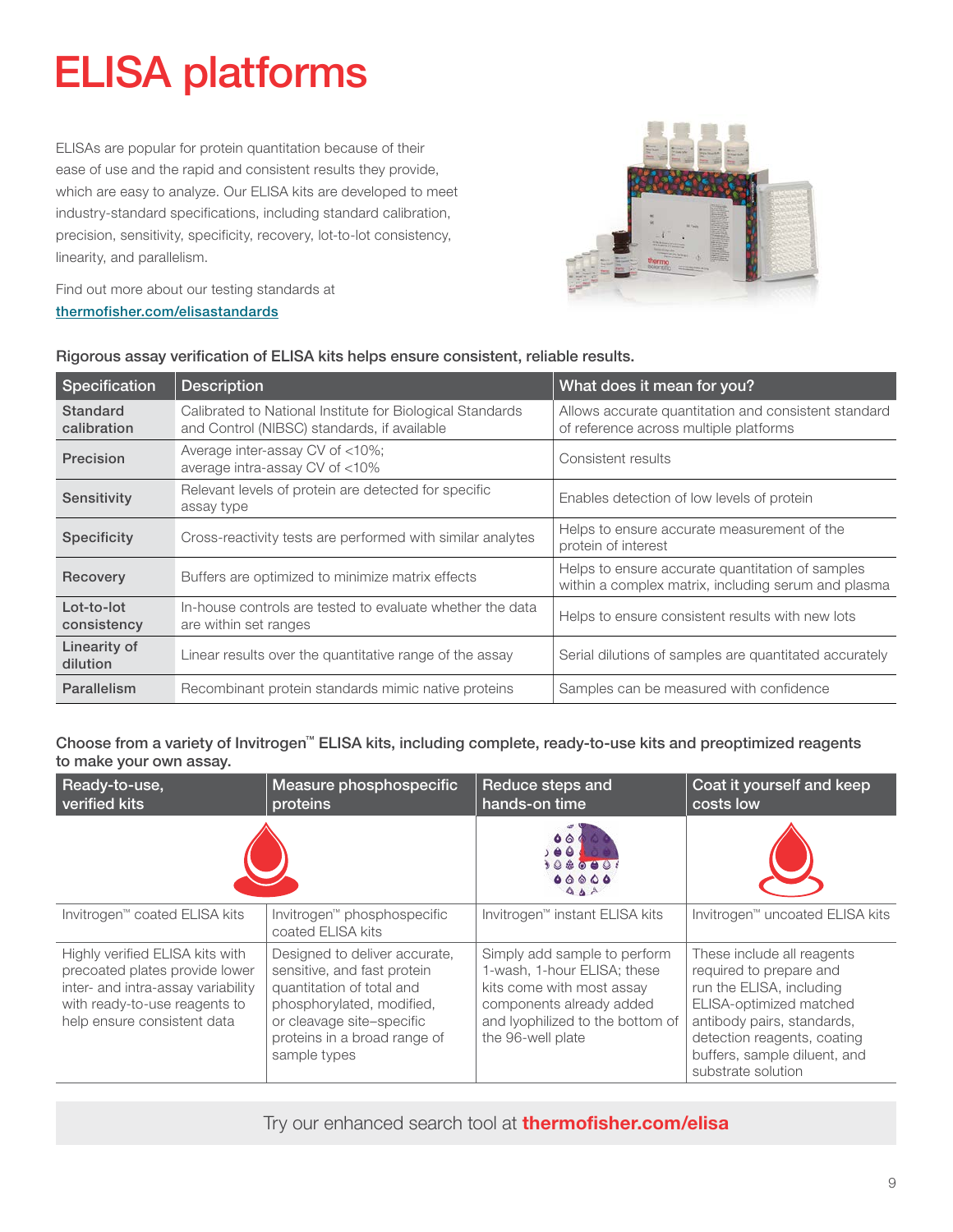### <span id="page-9-0"></span> Colorimetric and fluorometric protein and peptide assays

We offer numerous colorimetric assays for detection and quantitation of total protein that can be utilized in both tube and microplate formats. Thermo Scientific™ Pierce™ protein assays provide exceptional accuracy, compatibility, and broad applicability that enable most laboratory protein samples to be determined with ease. We also offer easy-to-use colorimetric or fluorescent peptide assays that are designed specifically to improve the sensitivity and reproducibility of peptide mixture quantitation.

#### Highlights:

- Wide selection—multiple assays to choose from based on your sample composition
- Simple format-many assays are in "mix and read" format; others have a short incubation time
- Minimal sample requirement—most assays require 10 µL of sample in the microplate format



#### Working ranges for Thermo Scientific<sup>™</sup> protein and peptide assays.

| Reagent                                            | <b>Protocol used</b>        | <b>Assay incubation</b><br>time (min) | <b>Estimated</b><br>working range (µg/mL) |
|----------------------------------------------------|-----------------------------|---------------------------------------|-------------------------------------------|
| Pierce Rapid Gold BCA Assay                        | Standard tube or microplate | 5                                     | $20 - 2,000$                              |
| <b>BCA Protein Assay</b>                           | Standard tube or microplate | 30                                    | $20 - 2,000$                              |
|                                                    | Enhanced tube               |                                       | $5 - 250$                                 |
| Micro BCA Protein Assay                            | Standard tube               | 60                                    | $0.5 - 20$                                |
|                                                    | Standard microplate         |                                       | $2 - 40$                                  |
| <b>BCA Protein Assay-Reducing Agent Compatible</b> | Standard tube or microplate | 45                                    | $125 - 2,000$                             |
| Pierce 660 nm Protein Assay                        | Standard tube               | 5                                     | $25 - 2,000$                              |
|                                                    | Standard microplate         |                                       | $50 - 2,000$                              |
| Pierce Detergent Compatible Bradford Assay         | Standard tube               | 10                                    | $100 - 1,500$                             |
|                                                    | Standard microplate         |                                       | $2 - 25$                                  |
| Coomassie Plus (Bradford) Assay                    | Standard tube or microplate | 10                                    | $100 - 1.500$                             |
|                                                    | Microtube or microplate     |                                       | $1 - 25$                                  |
| Coomassie (Bradford) Protein Assay                 | Standard tube or microplate | 10                                    | $100 - 1,500$                             |
|                                                    | Microtube or microplate     |                                       | $1 - 25$                                  |
|                                                    | Standard protocol           | $10$ and $30$                         | $1 - 1,500$                               |
| <b>Modified Lowry Protein Assay</b>                | Standard microplate         |                                       | $10 - 1,500$                              |
| Pierce Fluorometric Peptide Assay                  | Standard microplate         | 5                                     | $5 - 1,000$                               |
| Pierce Colorimetric Peptide Assay                  | Standard microplate         | 30                                    | $25 - 1.000$                              |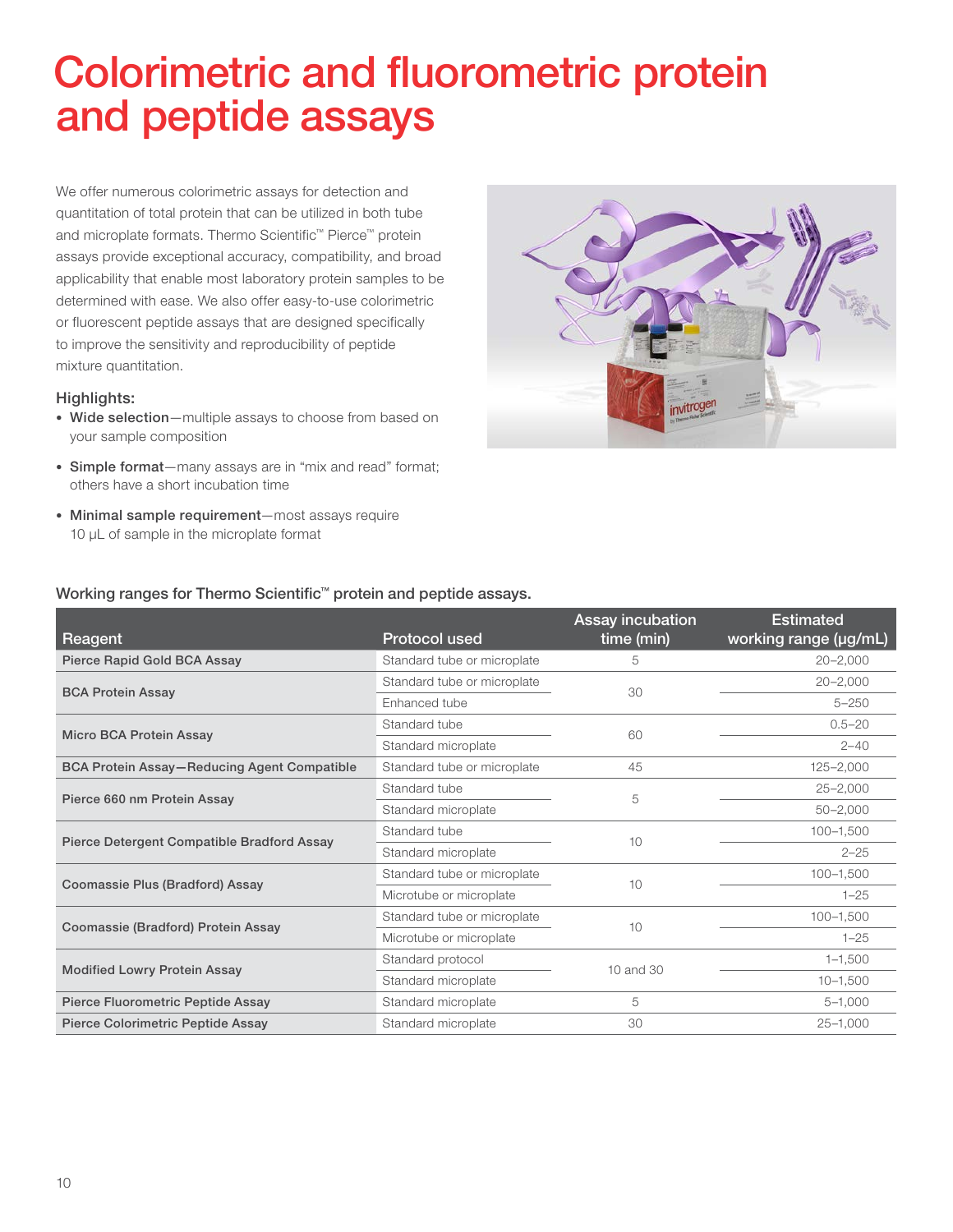#### The accuracy of BCA, the speed of Bradford

The Thermo Scientific™ Pierce™ Rapid Gold BCA Protein Assay is an enhanced formulation that provides all the benefits of our trusted BCA assay. It offers the same excellent linearity in a reduced incubation time, enabling you to accurately measure your protein solutions in minutes at room temperature (RT).



Figure 1. The Pierce Rapid Gold BCA Protein Assay provides the accuracy of our original BCA assay with the speed of the Bradford assay. The standard curves for three assays (Pierce Rapid Gold BCA, standard BCA, and Bio-Rad™ Bradford protein assays) were produced from purified BSA in 0.9% saline (0–2 mg/mL). All assays were conducted according to the manufacturer's protocol in a microplate format. For the BCA assay, 25 µL of the BSA sample was added to 200 µL of the BCA working reagent and incubated for 30 minutes at 37°C. For the Pierce Rapid Gold BCA Protein Assay, 20 µL of the BSA sample was added to 200 µL of the Rapid Gold BCA working reagent and incubated at room temperature for 5 minutes. For the Bradford assay, 10 µL of the BSA sample was added to 200 µL of the Bradford reagents and incubated at room temperature for 5 minutes.

#### Highlights:

- Fast-assay results in 5 minutes at room temperature
- Accurate-low coefficient of variation (CV) and excellent linearity
- Convenient—simple, easy-to-perform assay
- Flexible-compatible with detergent



Figure 2. Accuracy of the Pierce Rapid Gold BCA Protein Assay and Bradford Protein Assay with known protein mixes. Both assays were conducted according to the respective manufacturers' protocols, in a microplate format. For the Bradford assay, 10 μL of the BSA sample was added to 200 μL of the Bradford working reagent and incubated at room temperature for 5 minutes. For the Pierce Rapid Gold BCA Protein Assay, 20 μL of sample was added to 200 μL of Rapid Gold BCA working reagent and incubated at room temperature for 5 minutes. Known concentrations were based on manufacturers' indicated concentrations and confirmed by absorbance at 280 nm.



Download the protein assay technical handbook to help select the appropriate assay method based on the assay time, sensitivity, compatibility, standard curve linearity, and protein-to-protein variation. Learn about our wide range of colorimetric (copper- or dye-based) and fluorescent protein assays, as well as our more specialized assays to quantify peptides, antibodies, protein modifications, or functional (enzymatic) classes of proteins. Discover tools and strategies to help optimize your protein quantitation assays to help ensure more accurate downstream results.

Download the free handbook at [thermofisher.com/protein-assay-handbook](http://thermofisher.com/protein-assay-handbook)